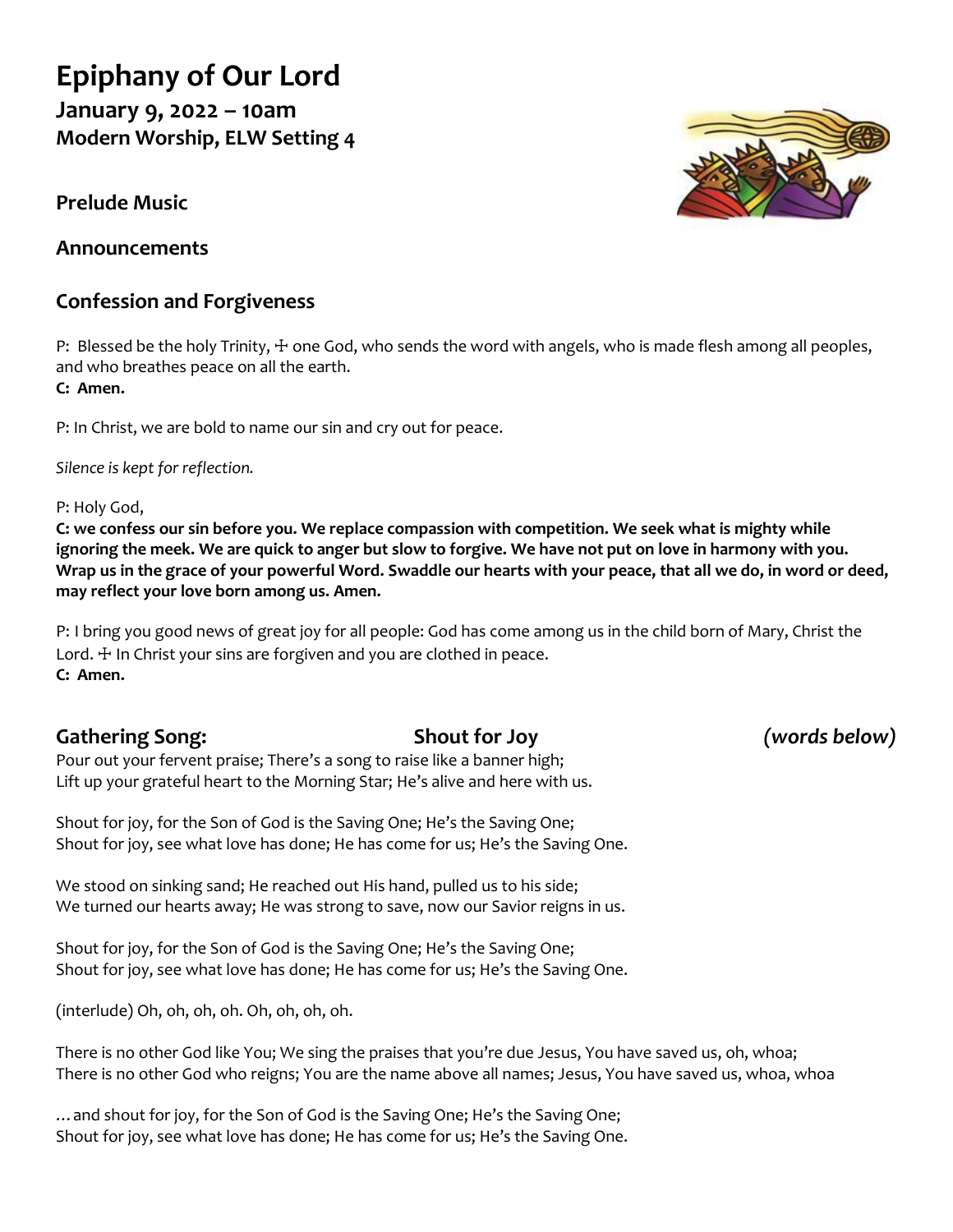# **Greeting**

P: The grace of our Lord Jesus Christ, the love of God, and the communion of the Holy Spirit, be with you all! **C: And also with you!**

# **Kyrie**

A: In peace, let us pray to the Lord. **C: Lord, have mercy.**

A: For the peace from above, and for our salvation, let us pray to the Lord. **C: Lord, have mercy.**

A: For the peace of the whole world, for the well-being of the church of God, and for the unity of all, let us pray to the Lord. **C: Lord have mercy.**

A: For this holy house, and for all who offer here their worship and praise, let us pray to the Lord.

#### **C: Lord have mercy.**

A: Help, save, comfort, and defend us, gracious Lord. **C: Amen.**

# **Prayer of the Day**

A: Let us pray together,

**C: O God, on this day you revealed your Son to the nations by the leading of a star. Lead us now by faith to know your presence in our lives, and bring us at last to the full vision of your glory, through your Son, Jesus Christ our Lord, who lives and reigns with you and the Holy Spirit, one God, now and forever. Amen.**

# **Children's Message**

# **First Reading: Isaiah 60:1-6**

*Jerusalem is assured that nations will make a pilgrimage to her because the light of God's presence is in her midst. The bountiful food of the sea and the profits of international trade will come streaming to Jerusalem and thereby declare God's praise.*

1Arise, shine; for your light has come, and the glory of the Lord has risen upon you. <sup>2</sup>For darkness shall cover the earth, and thick darkness the peoples; but the Lord will arise upon you, and his glory will appear over you. 3Nations shall come to your light, and kings to the brightness of your dawn. <sup>4</sup>Lift up your eyes and look around; they all gather together, they come to you; your sons shall come from far away, and your daughters shall be carried on their nurses' arms. <sup>5</sup>Then you shall see and be radiant; your heart shall thrill and rejoice, because the abundance of the sea shall be brought to you, the wealth of the nations shall come to you. <sup>6</sup>A multitude of camels shall cover you, the young camels of Midian and Ephah; all those from Sheba shall come. They shall bring gold and frankincense, and shall proclaim the praise of the Lord.

- L: The Word of the Lord
- **C: Thanks be to God**

**Gospel Acclamation: Arise, Your Light Has Come! ELW 314**

Arise, your light has come! The Spirit's call obey; show forth the glory of your God which shines on you today.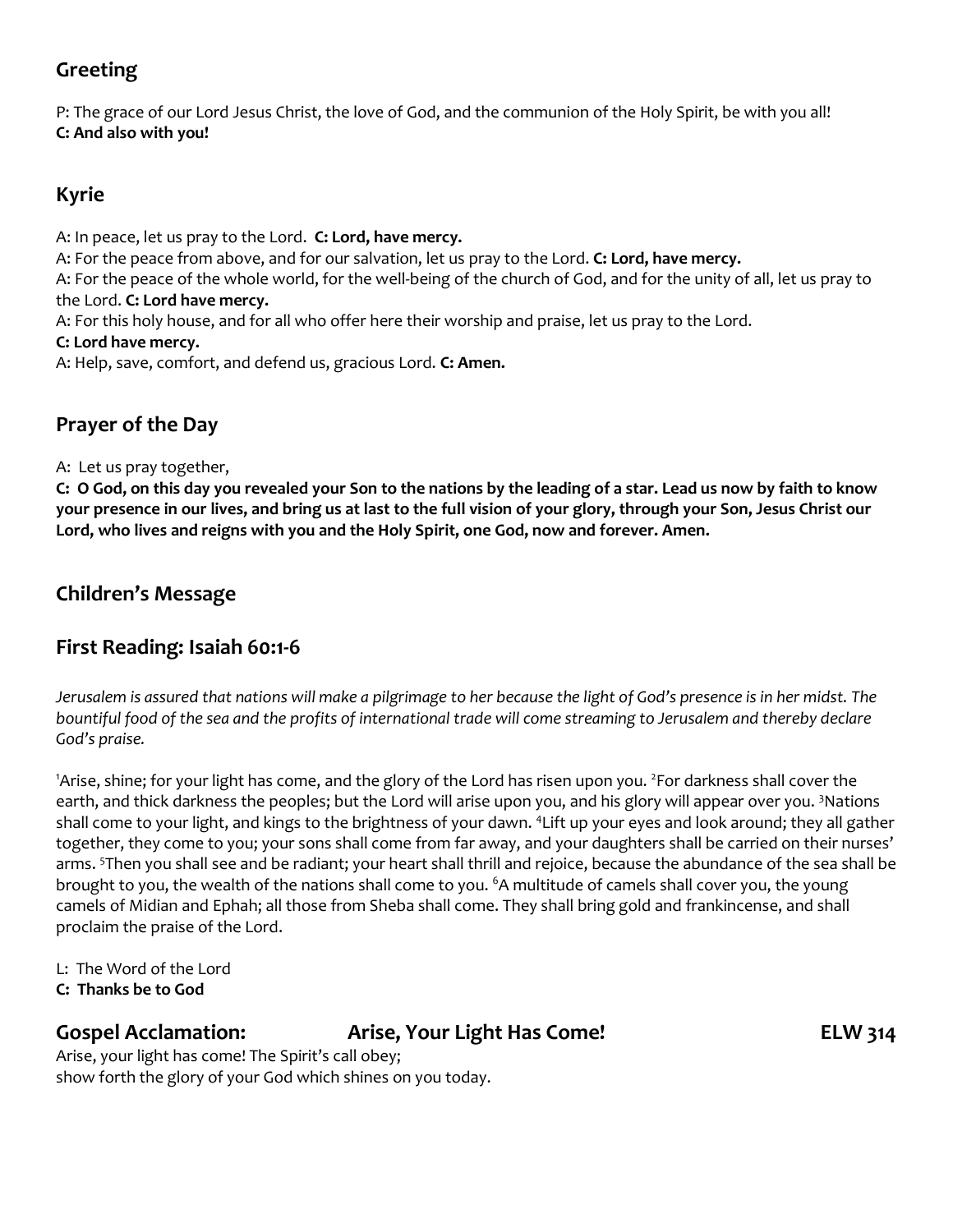## **Gospel: Matthew 2:1-12**

*God's promise shines bright in the night as magi follow a star to honor a new king. Strangers from a faraway land, they welcome the long-awaited messiah of Israel.*

P: A reading from… **C: Glory to You, O Lord.**

1 In the time of King Herod, after Jesus was born in Bethlehem of Judea, wise men from the East came to Jerusalem, <sup>2</sup>asking, "Where is the child who has been born king of the Jews? For we observed his star at its rising, and have come to pay him homage." <sup>3</sup>When King Herod heard this, he was frightened, and all Jerusalem with him; <sup>4</sup>and calling together all the chief priests and scribes of the people, he inquired of them where the Messiah was to be born. <sup>5</sup>They told him, "In Bethlehem of Judea; for so it has been written by the prophet: <sup>6</sup>'And you, Bethlehem, in the land of Judah, are by no means least among the rulers of Judah; for from you shall come a ruler who is to shepherd my people Israel.'" 7Then Herod secretly called for the wise men and learned from them the exact time when the star had appeared. <sup>8</sup>Then he sent them to Bethlehem, saying, "Go and search diligently for the child; and when you have found him, bring me word so that I may also go and pay him homage." <sup>9</sup>When they had heard the king, they set out; and there, ahead of them, went the star that they had seen at its rising, until it stopped over the place where the child was. <sup>10</sup>When they saw that the star had stopped, they were overwhelmed with joy. <sup>11</sup>On entering the house, they saw the child with Mary his mother; and they knelt down and paid him homage. Then, opening their treasure chests, they offered him gifts of gold, frankincense, and myrrh. <sup>12</sup>And having been warned in a dream not to return to Herod, they left for their own country by another road.

P: The Gospel of the Lord. **C: Praise to you, O Christ.**

**Sermon – Pastor Paul**

**Song of the Day: We Three Kings of Orient Are** *WOV 646 (please see back page for music)*

## **Apostles Creed**

**I believe in God, the Father almighty, creator of Heaven and earth.** 

**I believe in Jesus Christ, God's only Son, our Lord, who was conceived by the Holy Spirit, born of the virgin Mary, suffered under Pontius Pilate, was crucified, died, and was buried; he descended to the dead. On the third day he rose again; he ascended into heaven, he is seated at the right hand of the Father, and he will come to judge the living and the dead.**

**I believe in the Holy Spirit, the holy catholic church, the communion of saints, the forgiveness of sins, the resurrection of the body, and the life everlasting. Amen.**

## **Prayers of the Church / Sign of the Peace**

**Offering** *(encouraged for before or after service, using vase only and not ushers)*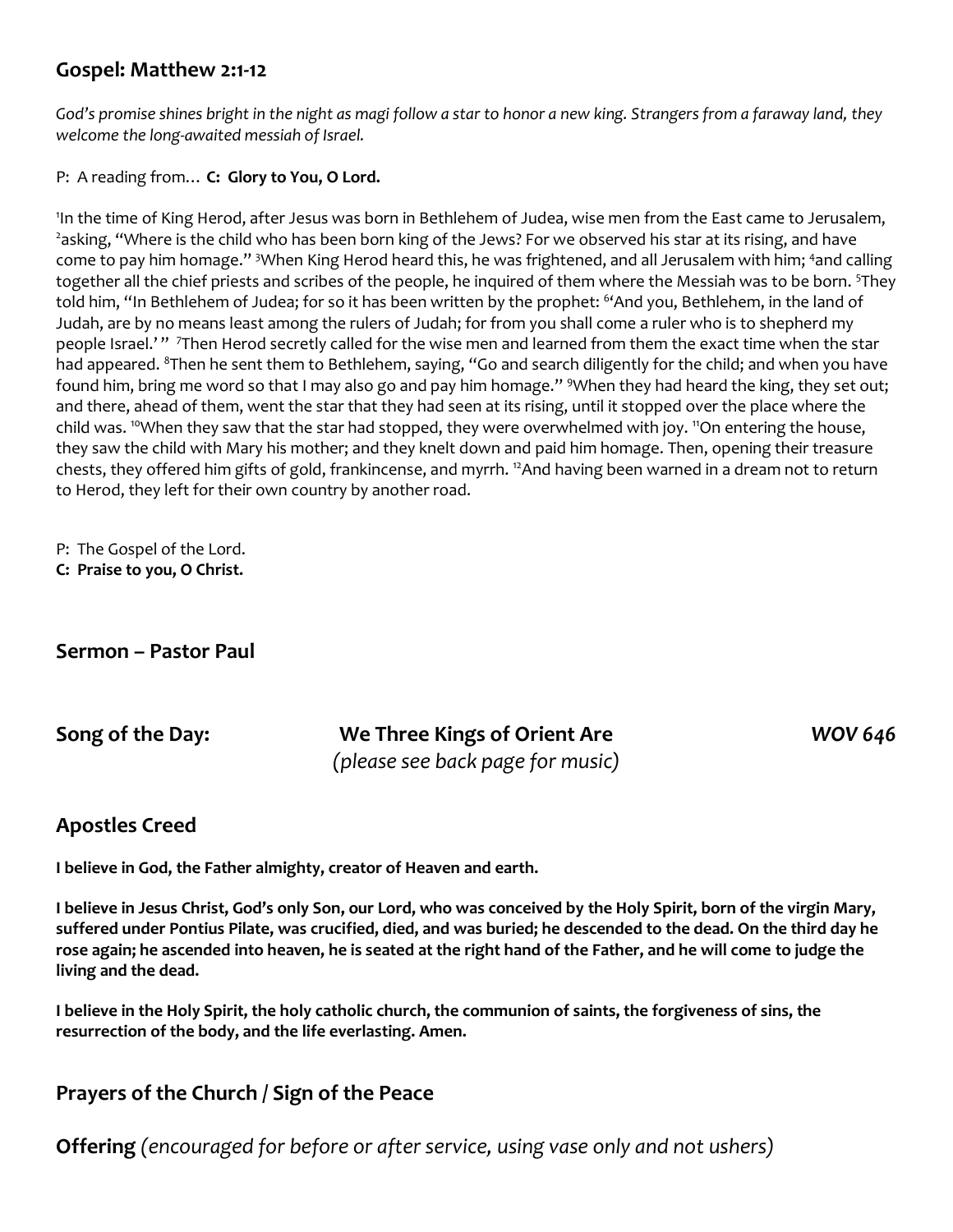# **Offering Prayer**

A: Let us pray.

**C: Gracious God, your Word-made-flesh brings harmony to the earth. As we offer ourselves and these your gifts, prepare us to receive the grace and truth you offer at this table and renew in us the song of your salvation, in Jesus Christ our Savior. Amen.**

#### **Words of Institution**

#### **Lord's Prayer**

**Our Father, who art in heaven, hallowed be thy name, thy kingdom come, thy will be done, on earth as it is in heaven. Give us this day our daily bread; and forgive us our trespasses, as we forgive those who trespass against us; and lead us not into temptation, but deliver us from evil. For thine is the kingdom, and the power, and the glory, forever and ever. Amen.**

## **Communion**

| <b>Communion Songs:</b> | As with Gladness Men of Old            | <b>ELW 302</b> |
|-------------------------|----------------------------------------|----------------|
|                         | <b>Brightest and Best of the Stars</b> | <b>ELW 303</b> |

## **Final Blessing**

P: The God of hope fill us with all joy and peace in believing, so that we may abound in hope by the power of the Holy Spirit, through Christ Jesus, the Word made flesh. **C: Amen.**

| <b>Sending Song:</b> | This Little Light of Mine | <b>ELW 677</b> |
|----------------------|---------------------------|----------------|
|                      |                           |                |

## **Dismissal**

A: Go in peace. Rejoice in Christ our Savior. **C: Thanks be to God.**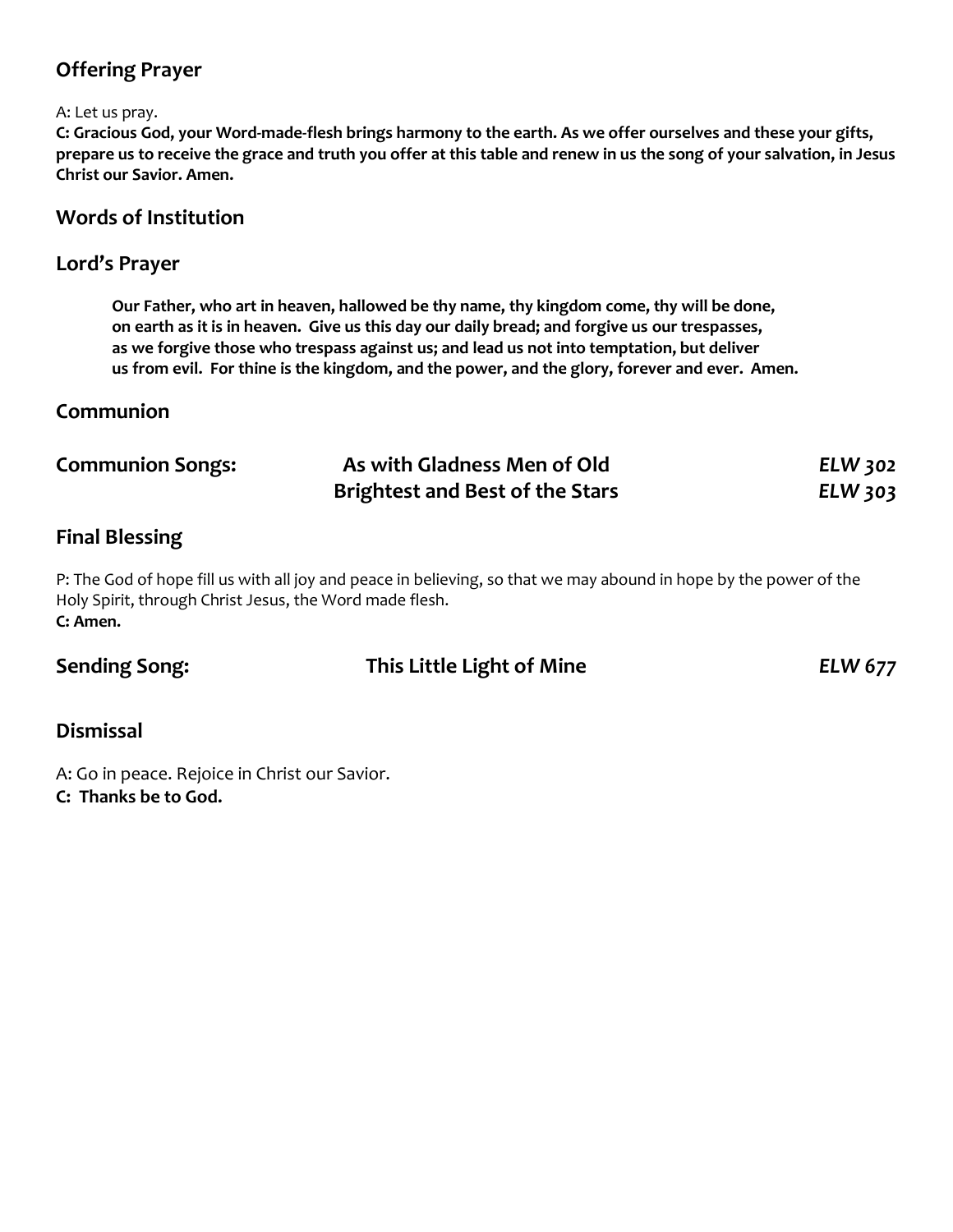**EPIPHANY** 

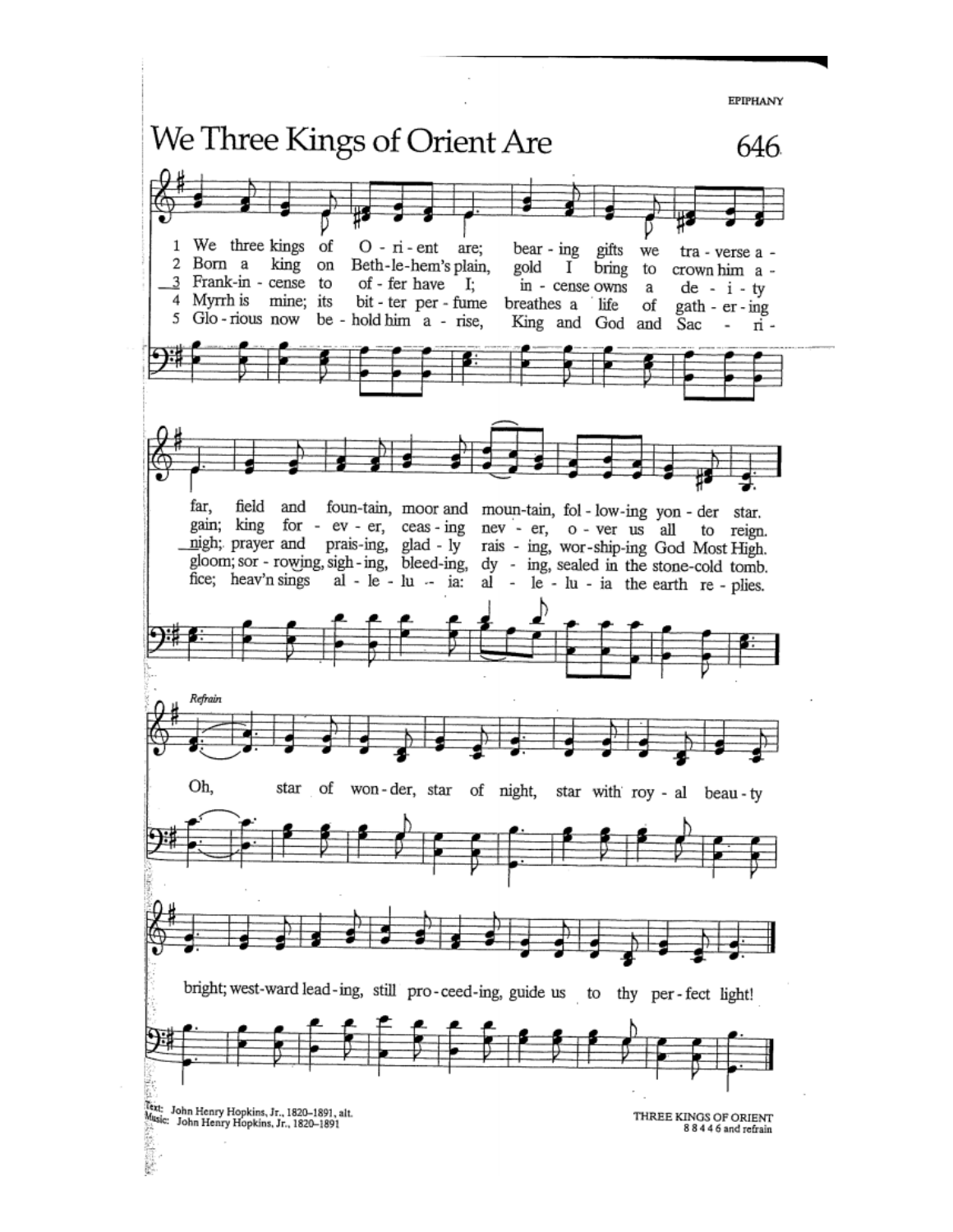

1050 Peninsula Drive Traverse City, MI 49686 (231) 947-9880 www.bethlehemtc.org

# January 9, 2022

# **HAPPY BIRTHDAY**

1/10-Patti Friedli 1/14-Judy Fenton 1/13-Brian Acker 1/15-Noah Froehlich

#### A COVID update from Council:

"For several months, Grand Traverse County has topped the 14-day average 17% Covid positivity threshold set up by Council for our current precautions. At the last Council Meeting, it was voted upon that if the positivity rate rises to 17.5% that Bethlehem will once again require mandatory masks regardless of vaccination status. This will ensure that we are doing our part to keep our parishioners and community safe.

Currently, Munson Healthcare has activated Pandemic Response Level Red for the first time in history (https://www.munsonhealthcare.org/services/community-health/covid19/pandemic-status), as they are seeing the most Covid cases since last year. At the time of Tuesday's Council vote, the rate was 15%, and the latest update, as of time of printing. GT County positivity rate is very close to our new threshold, so we ask that ALL worshippers wear masks. Stay safe, pray for all good things, and see you soon! -Your Bethlehem Church Council"

Please note that the new Building and Office Hours are: 9:00am - 2:30pm, Monday - Thursday.

Today's altar flowers are donated by: Barbara Wright in memory of Donald Wright.

The 2022 Giving envelopes are available in the Narthex. Please pick your box up at your earliest convenience.

The January issue of the STAR is ready. Feel free to check online at www.bethlehemtc.org < About Us > "The Online Bethlehem Star" or type this URL to get these directly: http://www.bethlehemtc.org/thebethlehem-star-newsletter.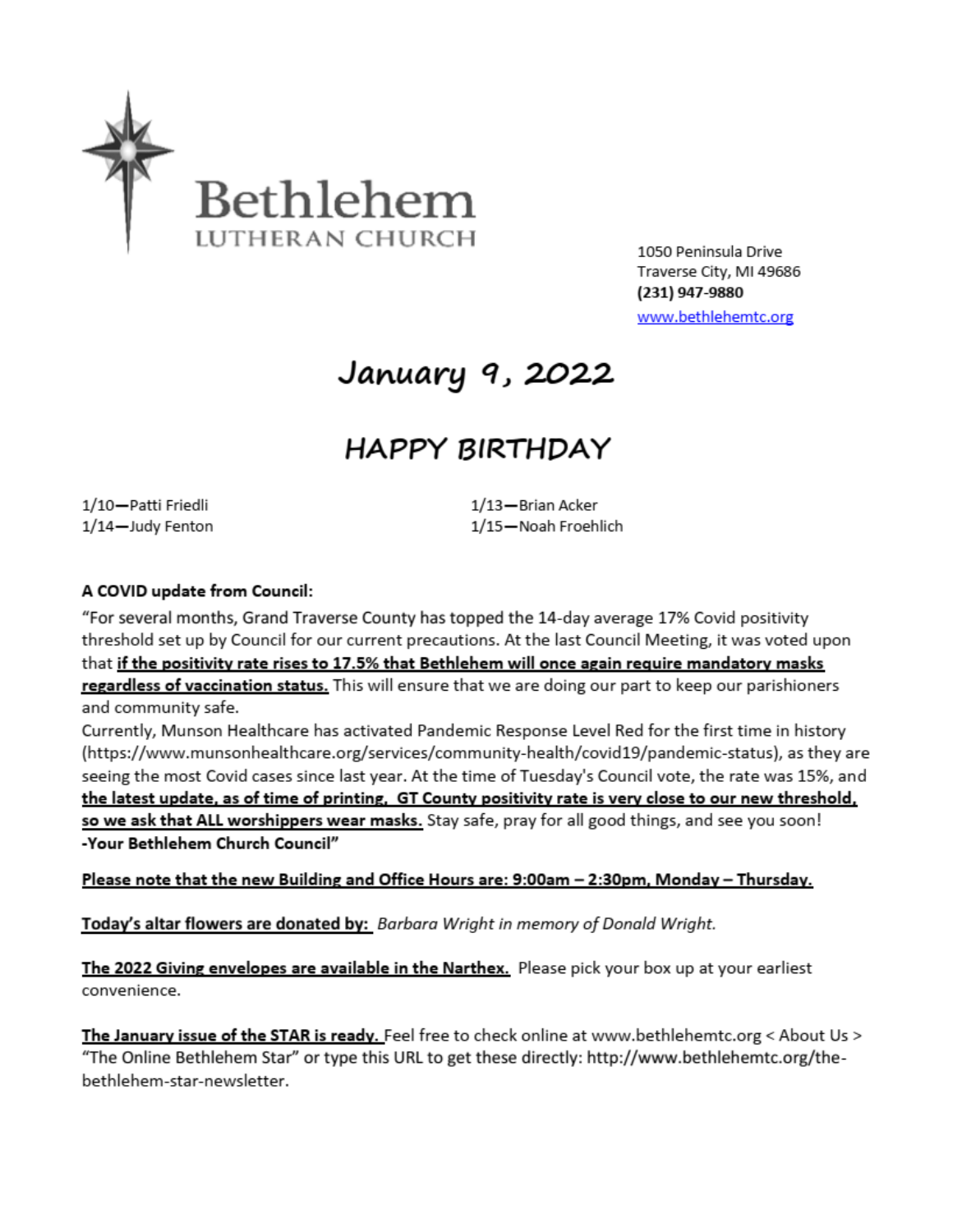#### - The Annual Pancake Breakfast & Ski Trip is back and is scheduled for Sunday, January 23rd 8:30AM 9:30AM! The Ski Trip is scheduled for Sunday, February 20th right after church.

The Y2A Committee and Christian Education Committee are looking for volunteers both youth and adult alike!

Due to Omicron council has asked us to put a cancellation policy in place. If the Traverse City area is at a 17% positivity rate 2 weeks before our Pancake Breakfast, we will have to cancel the fundraiser but the Ski Trip would still be on.

If you are interested in volunteering there is a sign up sheet out on the old contact tracing table. There is also a virtual sign up sheet so see Annie after church or contact her at

annie.slabaugh@bethlehemtc.org if you need that or have questions!

Please consider signing up for Altar Flowers for a Sunday service. You may use the sign-up poster in the Narthex by signing on the date you request. Then fill out a pink slip with the necessary information and place it and a check for \$40 (payable to Bethlehem Lutheran Church or BLC) in the offering plate on Sunday morning (Preferable) or during the week, in the Administration Assistant's mailbox near the church office entrance. You may select either "in honor" or "in memory" or "to celebrate". If someone has already signed on the date you would like, feel free to add your name - we welcome more than one on a Sunday. The 2022 dates are now on the sign-up poster.

Celebrate a new child in your life with a rose on the baptismal font! Cost \$10.00 per rose. Contact Barbara Oster at beo6475@yahoo.com or 231.668.7038.

The outdoor food pantry is closed until spring to make sure that none of the food is damaged by the cold. You can still bring in your staples at any time and place it in the teal bin under the table by the mailboxes. One BLC member knew of an apartment complex for low income residents with food needs and delivered 12 overflowing bags of what had been outside to the very grateful recipients. Please keep the residents of the 72 unit Brookside Commons Apartments in your prayers. Watch for the pantry to jump back into full swing in the spring.

Our blog has been renamed "Paths of Hope". Check it out on the Bethlehem website: http://www.bethlehemtc.org/new-blog-paths-of-hope.

<u>After two years of cancellations due to COVID-19, Living Water Ministries has decided to make camp a</u> gift freely given for all campers of Stony Lake. This means that there are no registration fees for any program at Stony Lake for the summer of 2022!! Adult Leaders from Bethlehem are planning on being there for Week 1 (June 19-24) as long as there are youth interested. Please note that the Living Water Ministries Board of Directors made the decision to make full vaccination a requirement for attendance at any Living Water Ministries event, including camp. If your youth is interested in attending camp this summer, please see Annie after service or reach out to her via email at annie.slabaugh@bethlehemtc.org no later than Wednesday February 9th.

The newest Living Lutheran magazine and the January/February/March Christ in our Home can be picked up at the welcome table on Sunday mornings, from the Shooting STAR box below the outside mailbox, or during parking lot communion.